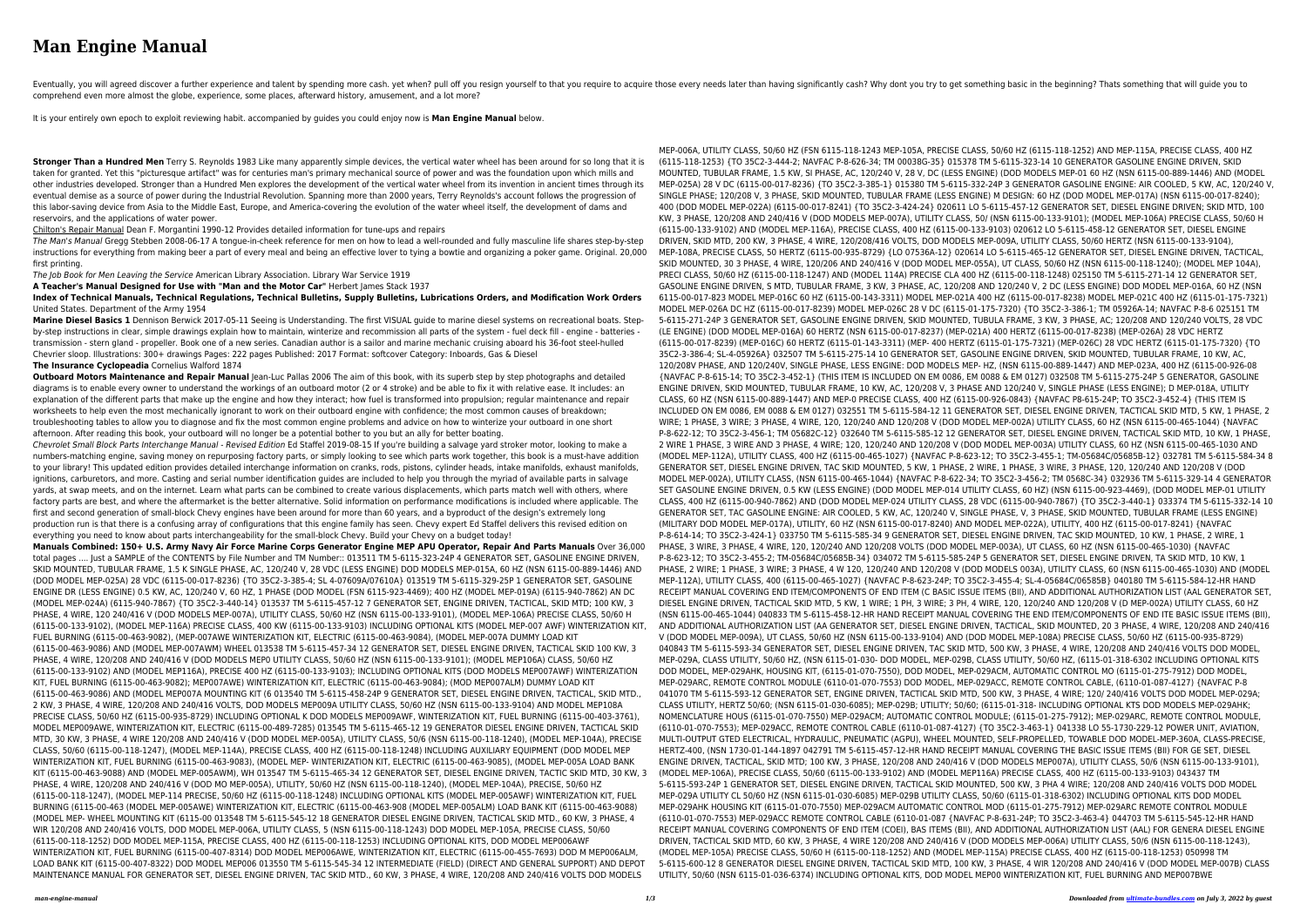WINTERIZATION KIT ELECTRIC 051007 TM 5-6115-600-24P 4 GENERATOR SET, DIESEL ENGINE DRIVEN, 100 KW, 3 PHASE, 4 WIRE, 120/208 AND VOLTS (DOD MODEL MEP-007B), UTILITY CLASS, 50/60 HZ (NSN 6115-01-036-6374) INCLUDING OPTIONAL KITS, DOD MODEL MEP007BWF, WINTERIZATION KIT, FUEL BURNING AND MEP007BWE WINTERIZATION KIT, ELECTRIC {TO 35C2-3-442-14; NAVFAC P-8-628-24P; SL-4-07464B} 057268 LO 5-6115-600-12 GENERATOR SET, DIESEL ENGINE DRIVEN; TACTICAL, SKID MTD, 100 KW PHASE, 4 WIRE; 120/208 AND 240/416 V (DOD MODEL MEP007B), CLASS UTILITY, 50/60 HZ (NSN 6115-01-036-6374) 057513 LO 5-6115-604-12 GENERATOR SET, DIESEL ENGINE DRIVEN, AIR TRANSPORTABLE; SKID MT 750 KW, 3 PHASE, 4 WIRE; 2400/4160 AND 2200/3800 VOLTS (DOD MOD MEP208A) CLASS PRIME UTILITY, HZ 50/60 (NSN 6115-00-450-5881) {LI 6115-12/9} 060183 TM 5-6115-612-24P 6 GENERATOR SET, AVIATION, GAS TURBINE ENGINE DRIVEN, INTEGRA TRAILER MOUNTED, 10KW, 28 VOLTS MODEL MEP-362A, PRECISE, DC (NSN 6115-01-161-3992) {TM 6115-24P/1; AG-320B0-IPE-000; TO 35C2-3-471-4} 060188 TM 5-6115-612-34 4 GENERATOR SET, AVIATION, GAS TURBINE ENG DRIVEN, INTEGRAL TRAILER MOUNTED 10KW 28 VOLTS DOD MODEL MEP 36 PRECISE, DC, (NSN 6115-01-161-3992) {AG-320BO-MME-OOO; TM 6115- TO 35C2-3-471-2} 060645 LO 5-6115-612-12 AVIATION GENERATOR SET, GAS TURBINE, ENGINE DRIVEN, INTEGRAL TR MOUNTED, 10KW, 28 VOLTS DC DOD MODEL MEP 362A CLASS PRECISE (NSN 6115-01-161-3992) 060921 TM 55-1730-229-34 5 POWER UNIT, AVIATION, MULTI-OUTPUT GTED, ELECTRICAL, HYDRAULIC, PNEUMATIC (AGPU) WHEEL MOUNTED, SELF-PROPELLED, TOWA AC 400HZ, 3PH, 0.8 PF, 115/200V, 30 KW, DC 28VDC 700 AMPS, PNEUMATIC, 60 LBS/MIN. AT 40 PSIG, HYDRAULIC, 15 GPM AT 3300 PS DOD MODEL MEP-360A, CLASS PRECISE, 400 HERTZ, (NSN 1730-01-144- {AG 320A0-MME-000; TO 35C2-3-473-2; TM 1730-34/1} 060922 TM 55-1730-229-12 8 POWER UNIT, AVIATION, MULTI-OUTPUT GTED ELECTRICAL, HYDRAULIC, PNEUMATIC (AGPU) WHEEL MOUNTED, SELF-PROPELLED, TOWABLE, AC 400HZ, 3PH, 0.8 PF, 115/200V, 30 KW, DC 28 VDC 700 AMPS, PNEUMATIC 60 LBS/M AT 40 PSIG, HYDRAULIC 15 GPM AT 3300 PSIG, DOD MODEL MEP-360A, CLASS PRECISE, HERTZ 400, (NSN 1730-01-144-1897) {AG 320A0-OMM-OOO; TO 35C2-3-473-1; TM 1730-12/1} 061758 LO 5-6115-614-12 GENERATOR SET, DIESEL ENGINE DRIVEN, TACTICAL SKID MTD. 200 KW, 3 PHASE, 4 WIRE, 120/208 AND 240/416 VOLTS MODEL MEP009B, UTILI 50/60 HERTZ, (NSN 6115-01-021-4096) 061772 LO 5-6115-622-12 GENERATOR SET, DIESEL ENGINE-DRIVEN, WHEEL MOUNTED 750-KW, 3-PH 4-WIRE, 2200/3800 AND 2400/4160 VOLTS CUMMINS ENGINE COMPANY IN MODEL KTA-2300G-2 DOD MODEL MEP-012A; CLASS UTILITY; HERTZ 062762 LO 5-6115-615-12 GENERATOR SET, DIESEL ENGINE DRIVEN, TACTICAL SKID MOUNTED, 3 K MODEL 016B; CLASS UTILITY MODE 50/60 HZ (NSN 6115-01-150-4140); DOD MODEL MEP-021B; CLASS UTILITY; MODE 400 HZ (6115-01-151-812 DOD MODEL MEP-026B; CLASS UTILITY; MODE 28 VDC (6115-01-150-036 {LI 05926B/06509B-12/5; P-8-646-LO} 064310 TM 5-6115-626-14&P 2 POWER UNIT PU-406B/M (NSN 6115-00-394-9576) MEP-005A 30 KW 60 HZ GENERATOR SET M200A1 2-WHEEL4-TIRE, MODIFIED TRAILER 064390 TM 5-6115-632-14&P 5 POWER UNIT PU-753/M (NSN 6115-00-033-1 MEP-003A 10 KW 60 HZ GENERATOR SET M116A2 2-WHEEL, 2-TIRE, MODI TRAILER 064392 TM 5-6115-629-14&P 3 POWER PLANT AN/AMJQ-12A (NSN 6115-00-257-1602) (2) MEP-006A 60HZ, GENERATOR SETS (2) M200A1 2-WHEEL, 4-TIRE, MODIFIED TRAIL 064443 TM 5-6115-625-14&P 2 POWER UNIT PU-405A/M (NSN 6115-00-394-9577) MEP-004A 15 KW 60 HZ GENERATOR SET M200A1 2-WHEEL, 4-TIRE, MODIFIED TRAILER (THIS ITEM IS INCLUDED ON EM 0086 & EM 0087) 064445 TM 5-6115-633-14&P 4 POWER PLANT AN/MJQ-18 (NSN 6115-00-033-1398) (2) MEP-003A 1 60 HZ GENERATOR SETS M103A3 2-WHEEL 1 1/2 TON MODIFIED TRAILER 064446 TM 5-6115-628-14&P 4 POWER PLANT AN/MJQ-15 (NSN 6115-00-400-7591) (2) MEP-113A 1 400 HZ GENERATOR SETS, (2) M200A1 2-WHEEL, 4-TIRE, MODIFIED TRA (THIS ITEM IS INCLUDED ON EM 0086) 064542 TM 5-6115-631-14&P 4 POWER PLANT AN/MJQ-16 (NSN 61 15-00-033-1395) (2) MEP-002A 5 KW 60 HZ GENERATOR SETS M103A3 2-WHEEL, 2-TIRE, MODIFIED TRAI 065071 TM 55-1730-229-24P 6 POWER AVIATION, MULTI-OUTPUT GTED ELECTRICAL, HYDAULIC, PNEUMATIC (AG WHEEL MOUNTED, SELF-PROPELLED, TOWABLE AC 400 HZ, 3 PH, 0.8 PF, 115/200V, 30 KW DC 28 VDC 700 AMPS PNEUMATIC 60 LBS/MIN. AT 40 HYDRAULIC 15 GPM AT 3300 PSIG DOD MODEL MEP-360A, CLASS PRECISE 400 HERTZ (NSN 1730-01-144-1897) {TO 35C2-3-473-4; TM 1730-24P/ AG 320A0-IPB-000} 065603 TB 5-6115-593-24 WARRANTY PROGRAM FOR GENERATOR SET DOD MODEL MEP-029A HOUSING K DOD MODEL MEP-029AHK 066727 TM 5-6115-640-14&P 2 POWER AN/MJQ-32 (NSN 6115-01-280-2300) AN/MJQ-33 (6115-01-280-2301) ( MEP-701A 3KW 60 HZ ACOUSTIC SUPPRESSION KIT GENERATOR SETS M116 2-WHEEL, 2-TIRE, 3/4-TON MODIFIED TRAILERS 066808 TM 5-6115-627-14&P 2 POWER PLANT AN/MJQ-10A (NSN 6115-00-394-9582); (2) MEP-005A 30 KW 60 HZ GEN SETS; (2) M200A1 2-WHEEL, 4 TIRE MODIFIED TRAILERS 066809 TM 5-6115-630-14&P 4 POWER UNIT, PU-751/M (NSN 6115-00-033-1373) MEP-002A, 5 KW, 60 HZ GENERATOR SET M116A1 2-WHEEL, 2-TIRE, MODIFIED TRAILER 066824 TM 5-6115-465-10-HR 1 HAND RECEIPT MANUAL COVERING END ITEM/COMPONENTS OF END ITEM (C BASIC ISSUE ITEMS, (BII) AND ADDITIONAL AUTHORIZATION LIST (AAL GENERATOR SET, DIESEL ENGINE DRIVEN, TACTICAL SKID MOUNTED, 30K 4 WIRE, 120/208 AND 240/416 VOLTS - MEP-005A, UTILITY, 50/60 HE (NSN 6115-00-118-1240); MEP-104A, PRECISE, 50/60 HERTZ, (6115-00-118-1247): MEP-114A, PRECISE, 400 HERTZ, (6115-00-118- INCLUDING AUXILIARY EQUIPMENT MEP-005AWF WINTERIZATION KIT, FUE BURNING (6115-00-463-9083); MEP-005AWE, WINTERIZATION KIT, ELEC (6115-00 067310 TM 9-6115-650-14&P 1 POWER PLAN AN/MJQ-25 (NSN 6115-01-153-7742) (2) MEP-112A 10 KW 400 HZ GENE SETS M103A3 2-WHEEL, 2-TIRE, MODIFIED TRAILER 067311 TM 9-6115-653-14&P 2 POWER UNIT PU-732/M (NSN 6115-00-260-3082) MEP-113A 15 KW 400 HZ GENERATOR SET M200 2-WHEEL, 4-TIRE, MODIFIED TRAILER 067544 TM 9-6115-652-14&P 1 POWER UNIT PU-760/M (NSN 6115-00-394-9581) MEP-114A 30 KW 400 HZ GENERATOR M200A1 2-WHEEL, 4-TIRE, MODIFIED TRAILER 067632 TM 9-6115-648-14&P POWER UNIT PU-650B/G (NSN 6115-00-258-1622) MEP-006A 60 KW 60 HZ GENERATOR M200A1 2-WHEEL, 4- TIRE, MODIFIED TRAILER 067744 TM 9-6115-646-14&P 1 POWER UNIT PU-495A/G, (NSN 6115-00-394-9575) AND PU-495B/G, (6115-01-134-0 MEP-007A 100 KW, 60 HZ OR MEP-007B, 100 KW, 60 HZ GENERATOR SET M353-2-WHEEL, 2-TIRE MODIFIED TRAILER 067746 TM 9-6115-651-14&P POWER UNIT 707A/M (NSN 6115-00-394-9573) MEP-115A, 60 KW, 400 HZ GENERATOR M200A1, 2-WHEEL, 4-TIRE, MODIFIED TRAILER 067879 TM 9-6115-647-14&P 1 POWER UNIT PU-789/M (NSN 6115-01-208-9827) MEP-114A, 30 KW 400 HZ GENERATOR SET M353 2-WHEEL, 2-TIRE, MODIFIED TRAILER 069601 TM 9-6115-464-10-HR HAND RECEIPT MANUAL COVERING THE END ITEMS/COMPONENTS OF END IT (COEI), BASIC ISSUE ITEMS (BII), AND ADDITIONAL AUTHORIZATION L (AAL) FOR GENERATOR SET, DIESEL ENGINE DRIVEN, TACTICAL SKID MO 15 KW, 3 PHASE, 4 WIRE, 120/208 AND 240/416 VOLTS DOD MODEL MEP UTILITY CLASS, 50/60 HERTZ (NSN 6115-00-118-1241) DOD MODEL MEP PRECISE CLASS, 50/60 HERTZ (6115-00-118-1245) DOD MODEL MEP-113 PRECISE CLASS, 400 HERTZ (6115-00-118-1244) 069602 LO 9-6115-464-12 GENERATOR SET, DIESEL ENGINE DRIVEN, TACTICAL, SKID MTD, 15KW, 4 WIRE, 120/208 AND 240/416 VOLTS (DOD MODEL MEP 004A) (NSN 6115-00-118-1241); (DOD MODEL MEP 104A) (6115-00-118-1245) (DOD MODEL MEP-113A) (6115-00-118-1244) 069954 TM 9-6115-465-24P 2 GENERATOR SET, DIESEL ENGINE DRIVE TACTICAL SKID MTD. 30KW, 3 PHASE, 4 WIRE, 120/208 AND 240/416 V MODELS; MEP-005A, UTILITY, 50/60 HZ, (NSN 6115-00-118-1240), MEP-104A PRECISE, 50/60 HZ, (6115-00-118-1247), MEP-114A, PRECISE, 400 H (6115-00-118-1248), INCLUDING OPTIONAL KITS, DOD MODELS; MEP-00 WINTERIZATION KIT, FUEL BURNING, (6115-00-463-9083), MEP-005-AW WINTERIZATION KIT, ELECTRIC, (6115-00-463-9085), MEP-002-ALM, L BANK KIT, (6115-00-463-9088), MEP-005-AWM, WHEEL MOUNTING KIT, (6115-00-463-9094) {TO-35C2-3- 070096 TM 9-6115-464-24P 1 GENERATOR S DIESEL ENGINE DRIVEN, TACTICAL SKID MTD., 15KW, 3 PHASE, 4 WIRE 120/208 AND 240/416 VOLTS (DOD MODEL MEP-004A) UTILITY CLASS 50/60 HERTZ (NSN 6115-00-118-1241) (DOD MODEL MEP-103A) PRECISE CLASS 50/60 HERTZ (6115-00-118-1245) (DOD MODEL MEP-113A) PRECI CLASS 400 HERTZ (6115-00-118-1244) INCLUDING OPTIONAL KITS (DOD MODEL MEP-005-AWF) WINTERIZATION KIT, FUEL BURNING (6115-00-463 (DOD MODEL MEP-005-AWE) WINTERIZATION KIT, ELECTRIC (6615-00-46 (DOD MODEL MEP-004-ALM) LOAD BANK KIT (6115-00-191-9201 071025 TM 9-6115-641-10 2 GENERATOR SET SKID MOUNTED, TACTICAL QUIET 5 KW, 60 AND 400 HZ MEP-802A (60 HZ) (NSN 6115-01-274-7387) MEP-812A (400 HZ) (6115-01-274-7391) {TO 35C2-3-456-11} 071026 TM 9-6115-642-10 2 GENERATOR SET SKID MOUNTED, TACTICAL QUIE 10 KW, 60 AND 400 HZ MEP-803A (60 HZ) (NSN 6115-01-275-5061) MEP-813A (400 HZ) (6115-01-274-7392) {TO 35C2-3-455-11; TM 09247A/09248A-10/1} 071028 TM 9-6115-643-10 3 GENERATOR SET, SKID MOUNTED, TACTICAL QUI 15 KW, 50/60 AND 400 HZ MEP-804A (50/60 HZ) (NSN 6115-01-274-73 MEP-814A (400 HZ) (6115-01-274-7393) {TO 35C2-3-445-21} 071029 TM 9-6115-644-10 2 GENERATOR SET, SKID MOUNTED, TACTICAL QUIET 30 KW, 50/60 AND 400 HZ MEP-805A (50/60 HZ), (NSN 6115-01-274-7389) MEP-815A (400 HZ), (6115-01-274-7394) {TO 35C2-3-446-11; TM 09249A/09246A-10/1} 071030 TM 9-6115-645-10 2 GENERATOR SET, SKID MOUNTED, TACTICAL QUIET 60 KW, 50/60 AND 400 HZ MEP-806A (50/60 HZ), (NSN 6115-01-274-7390) MEP-816A (400 HZ), (6115-01-274-7395) {TO 35C2-3-444-11; TM 09244A/09245A-10/1} 071031 LO 9-6115-641-12 GENERATOR SET, SKID MOUNTED, TACTICAL QUIET 5 KW, 60 AND 400 HZ MEP-802A TACTICAL QUIET 60 HZ (NSN 6115-01-274-7387) MEP-812A TACTICAL QUIET 400 HZ (6115-01-274-7391) 071032 LO 9-6115-642-12 GENERATOR SET, SKID MOUNTED, TACTICAL QUIET 10 KW, 60 AND 400 H MEP-803A TACTICAL QUIET 60 HZ (NSN 6115-01-275-5061) MEP-813A TACTICAL QUIET 400 HZ (6115-01-274-7392) 071033 LO 9-6115-643-12 GENERATOR SET, SKID MOUNTED, TACTICAL QUIET 15 KW, 50/60/400 HZ MEP-804A TACTICAL QUIET 50/60 HZ (NSN 6115-01-274-7388) MEP-814 TACTICAL QUIET 400 HZ (6115-01-274-7393) 071034 LO 9-6115-644-12 GENERATOR SET, SKID MOUNTED, TACTICAL QUIET 30 KW, 50/60 AND 40 MEP-805A TACTICAL QUIET 50/60 HZ (NSN 6115-01-274-7389) MEP-815 TACTICAL QUIET 400 HZ

*man-engine-manual 2/3 Downloaded from [ultimate-bundles.com](http://ultimate-bundles.com) on July 3, 2022 by guest* (6115-01-274-7394) {LI 09249A/09246A-12} 071035 LO 9-6115-645-12 GENERATOR SET, SKID MOUNTED, TACTICAL QUIET 60 KW, 50/60 AND 40 MEP-806A TACTICAL QUIET 50/60 HZ (NSN 6115-01-274-7390) MEP-816 TACTICAL QUIET 400 HZ (6115-01-274-7395) {LI 09244A/09245A-12} 071036 TB 9-6115-641-24 WARRANTY PROGRAM FOR GENERATOR SET, TACTICAL QUIET 5 KW, 60 AND 400 HZ MEP-802A AND MEP-812A 071037 TB 9-6115-642-24 WARRANTY PROGRAM FOR GENERATOR SET, TACTICAL QUIET 10 KW, 60 AND 400 HZ MEP-803A AND MEP-813A {SI 09247A/09248A-24} 071038 TB 9-6115-643-24 WARRANTY PROGRAM FOR GENERATOR SET, TACTICAL QUIET 15 KW, 50/60 AND 400 HZ MEP-804A AND MEP-814A 071039 TB 9-6115-644-24 WARRANTY PROGRAM FOR GENERATOR SET, TACTICAL QUIET 30 KW, 50/60 AND 400 HZ MEP-805A AND MEP-815A {SI 09249A/09246A-24} 071040 TB 9-6115-645-24 WARRANTY PROGRAM FOR GENERATOR SET, TACTICAL QUIET 60 KW, 50/60 AND 400 HZ MEP-806A AND MEP-816A {SI 09244A/09245A-24} 071541 TM 9-6115-464-12 2 GENERATOR SET, DIESEL ENGINE DRIVEN, TACTICAL SKID MTD, 15 KW, 3 PHASE, 4 WIRE, 120/2 AND 240/416 VOLTS DOD MODEL MED-004A UTILITY CLASS 50/60 HERTZ (NSN 6115-00-118-1241) DOD MODEL MEP-103A PRECISE CLASS 50/60 HERTZ (6115-00-118-1245) DOD MODEL MEP-113A PRECISE CLASS 400 HERTZ (6115-00-118-1244) INCLUDING OPTIONAL KITS DOD MODEL MEP-005-AWF WINTERIZATION KIT, FUEL BURNING (6115-00-463-9083) DOD MODEL MEP-005-AWE WINTERIZATION KIT, ELECTRIC (6115-00-463-9085) DOD MODEL MEP-004-ALM LOAD BANK KIT (6115-00-291 071604 TM 9-6115-645-24P GENERATOR SET, TACTICAL QUIET 60KW, 50/60/400 HZ (NSN 6115-01-274-7390) (MEP-806A) (6115-01-274-7395) (MEP-816A) {TO 35C2-3-444-14; TM 09244A/09245A-24P/3} 071605 TM 9-6115-642-24P GENERATOR SET, TACTICAL QUIET 10 KW, 60/400 HZ (NSN 6115-01-275-5061) (MEP-803A) (6115-01-274-7392) (MEP-813A) {TO 35C2-3-455-14; TM 09247A/09248A-24P/3} 071610 TM 9-6115-643-24P GENERATOR SET, TACTICAL QUIET 15KW, 50/60 - 400 HZ (NSN 6115-01-274-7388) (MEP-804A) (6115-01-274-7393) (MEP-814A) {TO 35C2-3-445-24} 071611 TM 9-6115-644-24P GENERATOR SET, TACTICAL QUIET 30KW, 50/60-400 HZ (NSN 6115-01-274-7389) (MEP-805A) (6115-01-274-7394) (MEP-815A) {TO 35C2-3-446-14; TM 09249A/09246A-24P/3} 071613 TM 9-6115-641-24P GENERATOR SET, TACTICAL QUIET 5 KW, 60/400 HZ (NSN 6115-01-274-7387) (MEP-802A) (6115-01-274-7391) (MEP-812A) {TO 35C2-3-456-14} 071713 TM 9-6115-645-24 4 GENERATOR SET, SKID MOUNTED, TACTICAL QUIET 60KW, 50/60 AND 400 HZ MEP-806A (50/60 HZ) (NSN 6115-01-274-7390) MEP-816A (400 HZ) (6115-01-274-7395) {TO 35C2-3-444-12; TM 09244A/09245A-24/2} 071748 TM 9-6115-644-24 1 GENERATOR SET, SKID MOUNTED, TACTICAL QUIET 30 KW, 50/60 AND 400 HZ MEP-805A (50/60 HZ) (NSN 6115-01-274-7389) MEP-815A (400 HZ) (6115-01-274-7394) {TO 35C2-3-446-12; TM 09249A/09246A-24/2} 071749 TM 9-6115-643-24 4 GENERATOR SET, SKID MOUNTED, TACTICAL QUIET 15 KW, 50/60 AND 400 HZ MEP-804A (50/60 HZ) (NSN 6115-01-274-7388) MEP-814A (400 HZ) (6115-01-274-7393) {TO 35C2-3-445-22} 071750 TM 9-6115-642-24 4 GENERATOR SET, SKID MOUNTED, TACTICAL QUIET 10 KW, 60 AND 400 HZ MEP-803A (60 HZ) (NSN 6115-01-275-5061) MEP-813A (400 HZ) (6115-01-274-7392) {TO 35C2-3-455-12; TM 09247A/09248A-24/2} 071751 TM 9-6115-641-24 3 GENERATOR SET, SKID MOUNTED, TACTICAL QUIET 5 KW, 60 AND 400 HZ MEP-802A (60 HZ) (NSN 6115-01-274-7387) MEP-812A (400 HZ) (6115-01-274-7391) {TO 35C2-3-456-12} 072239 TM 9-6115-464-34 1 GENERATOR SET, DIESEL ENGINE DRIVEN, TACTICAL SKID MTD., 15 KW, 3 PHASE, 4 WIRE 120/208 AND 240/416 VOLTS DOD MODEL MEP-004A UTILITY CLASS 50/60 HERTZ (NSN 6115-00-118-1241) DOD MODEL MEP 103A PRECISE CLASS 50/60 HERTZ (6115-00-118-1245) DOD MODEL MEP-113A PRECISE CLASS 400 HERTZ (6115-00-118-1244) INCLUDING OPTIONAL KITS DOD MODEL MEP-005AWF WINTERIZATION KIT, FUEL BURNING (6115-00-463-9083) DOD MODEL MEP-005AWE WINTERIZAT KIT, ELECTRIC (6115-00-463-9085) DOD MODEL MEP-004ALM LOAD BANK KIT (6115-00-291-920 073744 TM 9-6115-604-24P 1 GENERATOR SET, DIESEL ENGINE DRIVEN, AIR TRANSPORTABLE SKID MOUNTED, 750KW, 3 PHASE, 4 WIRE, 2400/4160, AND 2200/3800 VOLTS DOD MODEL MEP208A PRIME UTILITY CLASS 50/60 HERTS (NSN 6115-00-450-5881) DOD MODEL 80-1466 REMOTE CONTROL MODULE CLASS (6115-01-150-5284 DOD MODEL 80-7320 SITE REQUIREMENTS MODULE CLASS (6115-01-150-5 {NAVFAC P-8-633-24P} 074040 TM 9-6115-545-24P GENERATOR SET, DIESEL ENGINE DRIVEN, TAC SKID MTD., 60 KW, 3 PHASE, 4 WIRE, 120/208 AND 240/416 VOLTS, D MODELS MEP-006A, UTILITY CLASS, 50/60 H/Z, (NSN 6115-00-118-124 MEP-105A, PRECISE CLASS, 50/60 H/Z, (6115-00-118-1252), MEP-115 PRECISE CLASS, 400 H/Z (6115-00-118-1253); INCLUDING OPTIONAL K DOD MODELS MEP-006AWF, WINTERIZATION FUEL BURNING, (6115-00-407 MEP-006AWE, WINTERIZATION KIT, ELECTRIC, (6115-00-455-7693), ME LOAD BANK KIT, (6115-00-407-8322), AND MEP-006AWM, WHEEL MOUNTI (6115-00-463-9092) {TO 074212 TM 9-6115-604-12 GENERATOR SET, DIESEL DRIVEN, AIR TRANSORTABLE SKID MTD., 750 KW, 3 PHASE, 4 WIRE, 24 AND 2200/3800 V (DOD MODEL MEP 208A) CLASS PRIME UTILITY, HZ 50 (NSN 6115-00-450-5881) {NAVFAC P-8-633-12} 074896 TM 9-6115-604-34 GENERATOR SET, DIESEL ENGINE DRIVEN, AIR TRANSPORTABLE SKID MTD., 750 KW, 3 PHASE, 4 WIRE, 2400/4160 AND 2200/3800 VOLTS DOD MODEL MEP 208A PRIME UTILITY CLASS 50/60 HERTZ (NSN 6115-00-450-5881) {NAVFAC P-8-633-34} 075027 TM 9-6115-584-24P 1 GENERATOR SET, DIESEL E DRIVEN, TACTICAL SKID MTD 5 KW, 1 PHASE -2 WIRE, 1 PHASE -3 WIR 3 PHASE -4 WIRE, 120, 120/240 AND 120/208 VOLTS (DOD MODEL MEP- UTILITY CLASS, 60 HZ (NSN 6115-00-465-1044) {NAVFAC P-8-622-24P TO 35C2-3-456-4} 077581 TM 9-6115-673-13&P 2KW MILITARY TACTICAL GENERATOR SET 120 VAC, 60 HZ (NSN 6115-01-435-1565) (MEP-531A) (EIC: LKA) (NSN 6115-21-912-0393) (MECHRON) 28 VDC (NSN 6115-01-435-1567) (MEP-501A) (EIC: LKD) (NSN 6115-21-912-0392) (MECHRON) 078167 TM 9-6115-672-14 GENERATOR SET SKID MOUNTED TACTICAL QUIET 60KW, 50/60 AND 400 HZ, MEP-806B (50/60 HZ) (NSN 6115-01-462-0291) EIC: GGW, MEP-816B (400 HZ) (NSN 6115-01-462-0292) EIC: GGX 078443 TM 9-6115-639-13 1 3KW TACTICAL QUIET GENERATOR SET MEP 831A (60 HZ) (NSN 6115-01-285-3012) (EIC: VG6) MEP 832A (400 HZ) (NSN 6115-01-287-2431) (EIC: VN7) 078490 TM 9-6115-671-14 OPERATOR, UNIT, GENERATOR SET, SKID MOUNTED, TACTICAL QUIET 30 KW, 50/60 AND 400 HZ, MEP-805B (50/60 HZ) (NSN 6115-01-461-9335) (EIC: GGU) MEP-815B (400 HZ) (6115-01-462-0290) (EIC: GGV) 078503 TM 9-6115-671-24P GENERATOR SET SKID MOUNTED, TACTICAL QUIET 30 KW, 50/60 AND 400 HZ MEP-805B (50/60 HZ) (NSN 6115-01-461-9335) (EIC: GGU) MEP-815B (400 HZ) (NSN 6115-01-462-0290) (EIC: GGV) 078504 TM 9-6115-672-24P GENERATOR SET, SKID MOUNTED, TACTICAL QUIET 60 KW, 50/60 AND 400 HZ MEP-806B (50/60 HZ) (NSN 6115-01-462-0291) (EIC: GGW) MEP-816B (400 HZ) (NSN 6115-01-462-0292 (EIC: GGX) 078505 TB 9-6115-671-24 WARRANTY PROGRAM FOR GENERATOR SET, TACTICAL QUIET 30KW, 50/60 AND 400 HZ MEP-805B AND MEP-815B PROCURED UNDER CONTRACT DAAK01-96-D-00620WITH MCII INC 078506 TB 9-6115-672-24 WARRANTY PROGRAM FOR GENERATOR SET, TACTICAL QUIET 30KW, 50/60 AND 400 HZ MEP-806B AND MEP-816B PROCURED UNDER CONTRACT DAAK01-96-D-00620WITH MCII INC 078523 TM 9-6115-664-13&P 5KW, 28VDC, AUXILIARY POWER UNIT (APU) MEP 952B NSN 6115-01-452-6513 (EIC: N/A) 078878 TM 9-6115-639-23P 3KW TACTICAL QUIET GENERATOR SET MEP 831A (60 HZ) (NSN 6115-01-285-3012) (EIC: VG6) MEP 832A (400 HZ) (NSN 6115-01-287-2431) (EIC: VN7) 079379 TB 9-6115-641-13 WINTERIZATION KIT (NSN 6115-01-476-8973) INSTALLED ON GENERATOR SET, SKID MOUNTED, TACTICAL QUIET, 5KW, 60 AND 400 HZ MEP-802A (600HZ) (6115-01-274-7387) MEP-812A (400HZ) (6115-01-274-7391) 079460 TB 9-6115-642-13 WINTERIZATION KIT (NSN 6115-01-477-0564) (EIC: N/A) INSTALLED ON GENERATOR KIT, SKID MOUNTED, TACTICAL QUIET, 10KW, 60 AND 400 HZ MEP-803A (60HZ) (6115-01-275-0561) MEP-813A (400HZ) (6115-01-274-7392) 079461 TB 9-6115-643-13 WINTERIZATION KIT (NSN 6115-477-0566) INSTALLED ON GENERATOR SET, SKID MOUNTED, TACTICAL QUIET, 15KW, 50/60 AND 400 HZ, MEP-804A (50/60HZ) (6115-01-274-7388) MEP-814A (400HZ) (6115-01-274-7393) 079462 TB 9-6115-644-13 WINTERIZATION KIT (NSN 6115-01-474-8354) (EIC:N/A) INSTALLED ON GENERATOR SET, SKID MOUNTED, 30KW, 50/60 AND 400 HZ MEP-805A (50/60HZ) (NSN 6115-01-274-7389) MEP-815A (400HZ) (NSN 611501-274-7394) 079463 TB 9-6115-645-13 WINTERIZATION KIT (NSN 6115-01-474-8344) (EIC: N/A) INSTALLED ON GENERATOR SET, SKID MOUNTED, TACTICAL QUIET, 60KW, 50/60 AND 400 HZ, MEP-806A (50/60HZ) (6115-01-274-7390) MEP-816A (400HZ) (6115-01-274-7395) 080214 TM 9-6115-670-14&P AUXILIARY POWER UNIT, 20KW, 120/240 VAC, 60 HZ, MODEL NO. MEP-903A(SICPS) NSN 6115-01-431-3062 MODEL NUMBER MEP-903B (JTACS) NSN 6115-01-431-3063 MODEL NO MEP-903C9WIN-T) NSN 6115-01-458-5329 (EIC: N/A) The Municipal Year Book and Public Services Directory 1912 **For tire service men** John Calvin Wright 1923 Popular Science 1977-10 Popular Science gives our readers the information and tools to improve their technology and their world. The core belief that Popular Science and our readers share: The future is going to be better, and science and technology are the driving forces that will help make it better. **Railway Review ...** 1920 Operator's, Organizational, Direct Support, and General Support Maintenance Manual (including Repair Parts and Special Tools List) 1989 **Sessional papers. Inventory control record 1** Great Britain. Parliament. House of Commons 1906 Chilton's Truck Repair Manual Chilton Book Company. Automotive Editorial Dept 1974 **Parliamentary Papers** Great Britain. Parliament. House of Commons 1906 Chilton's Ford--Ford Escort/Mercury Lynx 1981-92 Repair Manual Chilton Automotive Books 1992